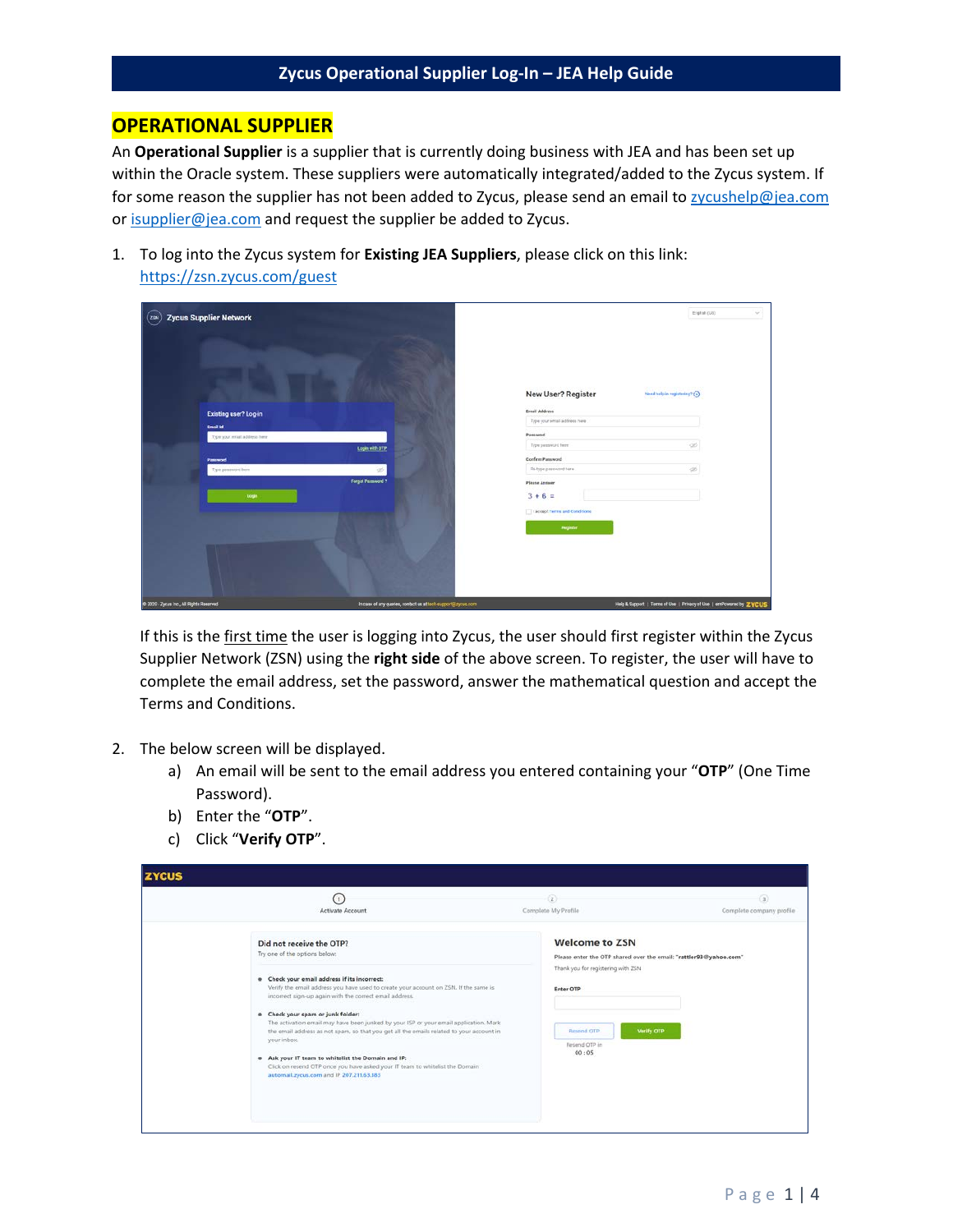3. The below screen will be displayed. Please enter the requested information and click "**Submit**".

|                            | ۰<br>Activate Account |        | $\odot$<br>Complete My Profile | $-100$<br>Complete sompany profile. |              |        |        |
|----------------------------|-----------------------|--------|--------------------------------|-------------------------------------|--------------|--------|--------|
|                            |                       |        |                                |                                     | Contact time | blake) | Logost |
| Account Details & Settings |                       |        |                                |                                     |              |        |        |
| First Name *               |                       |        | Last Name *                    |                                     |              |        |        |
| Display Name *             |                       |        | Job Title * @                  |                                     |              |        |        |
| Phone.*                    |                       |        | Fax:                           |                                     |              |        |        |
| Tires Zone?                |                       |        | <b>Riumber Format *</b>        |                                     |              |        |        |
| America/New_York<br>-      |                       |        | 0.988, 0.06, 0.0<br>-          |                                     | $\sim$       |        |        |
| Liste Ferrari              |                       |        | Tirius Frantist **             |                                     |              |        |        |
| Select                     |                       | $\sim$ | 24 Hours<br>$\sim$             |                                     | $\sim$       |        |        |
| Currency *                 |                       |        | Linguage+                      |                                     |              |        |        |
| USD - US Dollar            |                       | $\sim$ | English (US)                   |                                     | $\sim$       |        |        |

4. Once the user has registered within ZSN, the user will use the **left side** of the below screen to log in to access the Zycus system.

| <b>Zycus Supplier Network</b><br>(208)          |                                                                |                                                                                 | <b>English (US)</b>                                                   | $\sim$ |
|-------------------------------------------------|----------------------------------------------------------------|---------------------------------------------------------------------------------|-----------------------------------------------------------------------|--------|
|                                                 |                                                                | New User? Register                                                              | Need help in registering? (2)                                         |        |
| Existing user? Log-in                           |                                                                | <b>Email Address</b><br>Type your omail accrees frere                           |                                                                       |        |
| <b>Brial id</b><br>Type your email address have |                                                                | Password                                                                        |                                                                       |        |
|                                                 | Login with CTP                                                 | Ticse palaenced hara                                                            | 46                                                                    |        |
| Password                                        |                                                                | Confirm Password                                                                |                                                                       |        |
| Type password held                              | -95                                                            | Be-type pressured twee                                                          | on.                                                                   |        |
| Legin                                           | Forget Pennword ?                                              | Please Arwww<br>$3 + 6 =$<br>  Laccept Terres and Conditions<br><b>Hegaster</b> |                                                                       |        |
| C 2020 - Zyous Inc., All Rights Reserved        | to case of any quarter, contact us at tech export juryous com- |                                                                                 | Help & Support   Terms of Lisa   Privacy of Lisa   emPowered by ZYCUS |        |

5. Once logged into to Zycus, you should see the JEA logo and the current sourcing events.

| All Customers V<br>⋒<br>Home |                                                                                                                                        |                         |                            |          |
|------------------------------|----------------------------------------------------------------------------------------------------------------------------------------|-------------------------|----------------------------|----------|
| <b>JEA</b><br><b>JEA</b>     | Add Card Library<br>v                                                                                                                  |                         |                            |          |
|                              | <b>Connect As Potential Supplier</b>                                                                                                   | ŧ.                      | <b>Supplier Requests</b>   | ÷        |
|                              | No Records to Display                                                                                                                  |                         | No Records to Display      |          |
|                              | <b>Sourcing Events</b>                                                                                                                 | ŧ                       | <b>Performance Reports</b> | $\vdots$ |
|                              | RFP - Heat Trace Inspection and Repair Services (CUX)<br>Customer<br>Event Id<br>Event Type<br><b>JEA</b><br>1410334446<br><b>RFP</b>  | Open Date<br>18/05/2021 |                            |          |
|                              | RFP - Heat Trace Inspection and Repair Services Court<br>Customer<br>Event Id.<br>Event Type<br><b>JEA</b><br>1410334446<br><b>RFP</b> | Open Date<br>18/05/2021 | No Records to Display      |          |
|                              |                                                                                                                                        |                         |                            |          |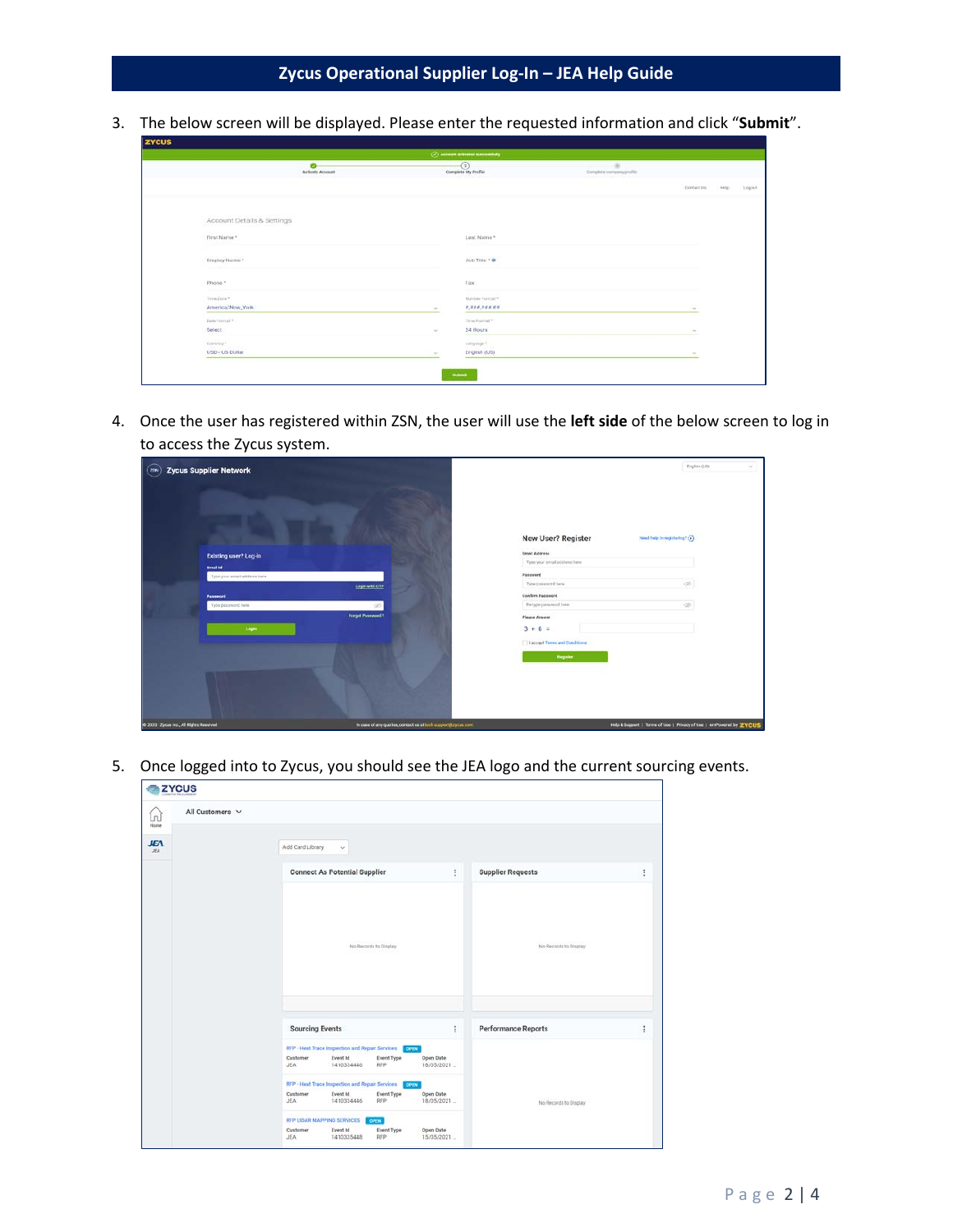- 6. If you do not see the **JEA Sourcing Events**:
	- a) Make sure you have JEA selected as a customer on the home screen.
	- b) Make sure the "Sourcing Events" card is selected.
- 7. If you need additional contacts added to your supplier profile. Please send an email to [zycushelp@jea.com](mailto:zycushelp@jea.com) or [isupplier@jea.com](mailto:isupplier@jea.com) and request the additional contacts be added or updated to the supplier profile by providing the contact:
	- a) Name
	- b) Title
	- c) Phone
	- d) Email
- 8. To check to see if your email address has already been added to the Zycus system, please type in your email address using the **right side** of the below screen, using this link: [https://zsn.zycus.com/guest](https://urldefense.com/v3/__https:/zsn.zycus.com/guest__;!!PTbBrQ!OKeMQ5i-MNIgvMtFjY7Bw-Qc2mTLJMKUw7IPZKXR84rmkxEbq-NYjcTXBLs$)
	- a) If you receive a message stating "Email ID already registered. Please login to continue." This is an indication your contact information and email address is already set up within Zycus.
	- b) Proceed to the **left side** of the below screen to log in to access the Zycus system.

| <b>Zycus Supplier Network</b><br>$(\overline{x}$ |                                                               | Employs (NAT)                                                                                                                                                       | $\sim$ |
|--------------------------------------------------|---------------------------------------------------------------|---------------------------------------------------------------------------------------------------------------------------------------------------------------------|--------|
|                                                  |                                                               | New User? Register<br><b>Need help in registering?</b> (a)<br><b>Email Address</b>                                                                                  |        |
|                                                  |                                                               | scent@jea.com                                                                                                                                                       |        |
| Existing user? Log-in                            |                                                               | Email (D almady incidents), Please logistic continue                                                                                                                |        |
| <b>Email of</b>                                  |                                                               | Password                                                                                                                                                            |        |
| Type your amail address hare:                    |                                                               | Тура различата пама.<br><b>still</b>                                                                                                                                |        |
| Password<br>Type password how                    | Logis with OTF<br>A.                                          | Please ertter Possword<br>· Minimum 7 clip/of futbol<br>* Militardo & characters<br>Unimore 1 special character (e.g ful)<br>· Minimum Taumenic<br>Confern Password |        |
| Legin                                            | <b>Forgot Password 1</b>                                      | Relyjn passworther<br>$30^{\circ}$<br>Please Associat<br>$0 + 4 =$                                                                                                  |        |
|                                                  |                                                               | I scorpt Torra and Candions<br><b>Register</b>                                                                                                                      |        |
|                                                  |                                                               |                                                                                                                                                                     |        |
| @ 2020 - Zyous Inc., All Rights Hesenrod         | in case of any quories, contact us at lech exportational com- | Hitch Duppert   Terms of Use   Physicy of Use   emPowered by ZYCUS                                                                                                  |        |

9. If you forgot your log in password. Click "**Forgot Password**" on the **left side** of the above screen. Or you can use the "**Login with OTP**" option.